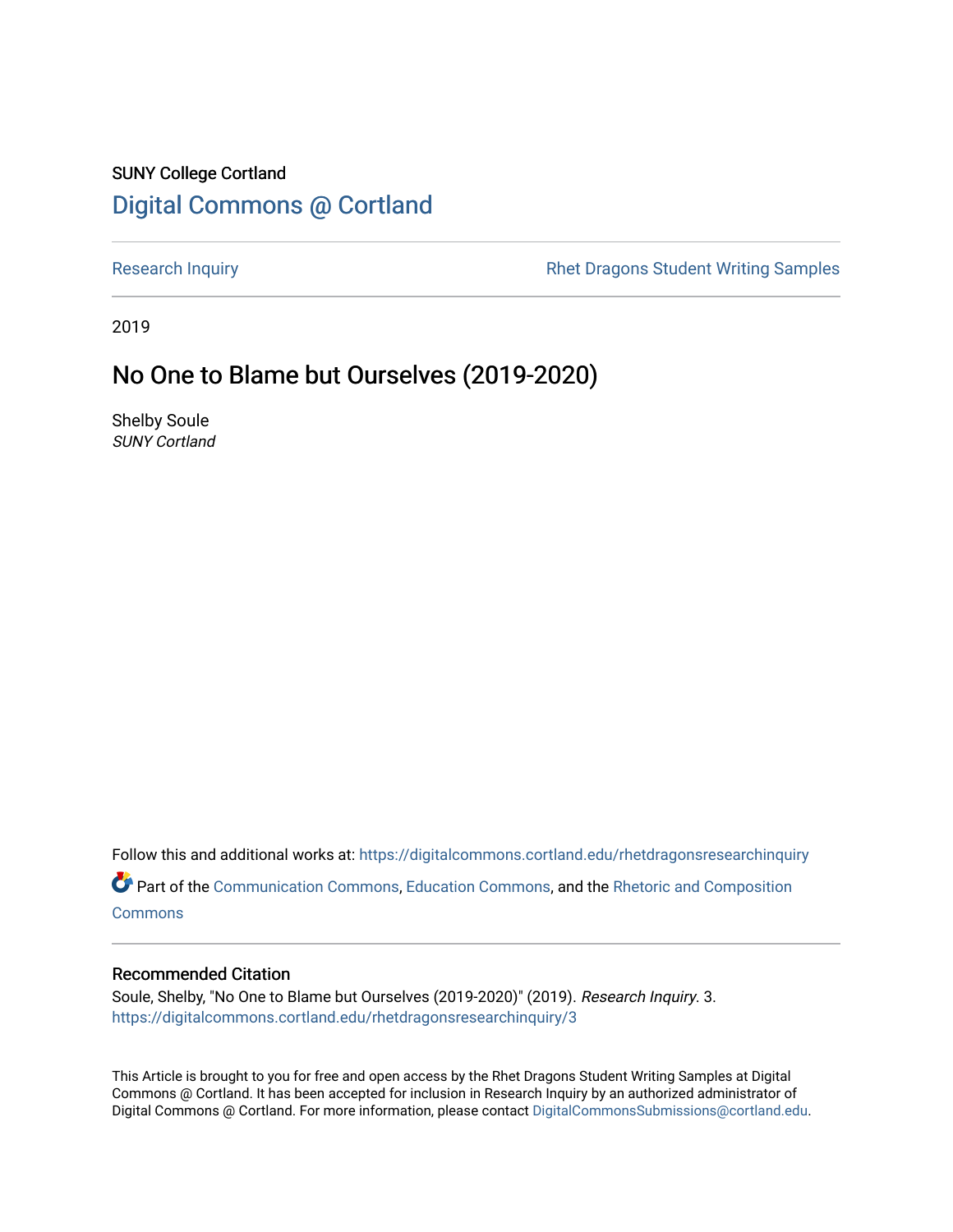# **"No One to Blame but Ourselves," Shelby Soule (research inquiry example)**

# **Questions to Consider For Discussion and Reflection**

As you read Soule's essay, consider:

- Soule's essay uses devices that we frequently associate with "objective" academic writing, such as the avoidance of the personal pronoun "I", the incorporation of in-text citations, and formal language. However, there is no doubt that an interpretive argument is being made. Can you pinpoint specific places where Soule constructs her rhetorical position?
- How does Soule synthesize an original stance by critiquing other researchers' actions and conclusions? Where, specifically, does she offer a critical evaluation of sources, and how does she balance her critique with alternate argument?
- Soule uses research with different chronological foci. What are these chronological categories, and how does their presentation help organize Soule's argument? Can you imagine other kinds of research topics that would benefit from a chronologically oriented analysis?

# **No One to Blame but Ourselves by Shelby Soule**

Since the early 1900s, global temperatures have been rising in a trend of increasing rate, leaving us currently in a world about 0.8℃ warmer than it was two centuries ago (Oppenheimer, 2015, p. 675). This may not sound like a significant increase, but increasing temperature brings along with it a variety of serious consequences, including impacts on sea level. These impacts range from heat expansion of the Earth's bodies of water to the melting of mountain glaciers and polar ice caps. Such expansion and melting not only contributes to the creation of ever-warmer climates, but also causes incredible amounts of flooding and poses great risks to seaside communities. The damage from past natural disasters and the potential for future ones could almost be seen as payback, considering that humans have been the main source of this global climate change. Prior to industrial times, global average surface temperatures were far more consistent and barely increasing at all. It is our careless burning of fossil fuels and neglect to our planet that has brought us to this point, and if no drastic changes are made in the near future, then it is our ignorance that will bring us to the breaking point.

Since the late 1700s, the activities of humans have had a devastating impact on the Earth's atmosphere, raising carbon dioxide concentration by 40% (Shukla, J. B., Verma, M., & Misra, A. K., 2017). This process has mainly involved the burning of fossil fuels and melting of permafrost, which contain carbon that has been trapped there for millenia. Before humans, the natural release of carbon dioxide would be offset through its use by organic matter, but with our ever-increasing demand for fossil fuels and deforestation, the release of carbon dioxide has far out-balanced its organic use. Once released into the atmosphere, carbon dioxide gases stick around for hundreds to thousands of years, all the while acting as a blanket to the Earth, lending itself to the name "greenhouse gas". Heat trapped in by this carbon dioxide blanket is one of the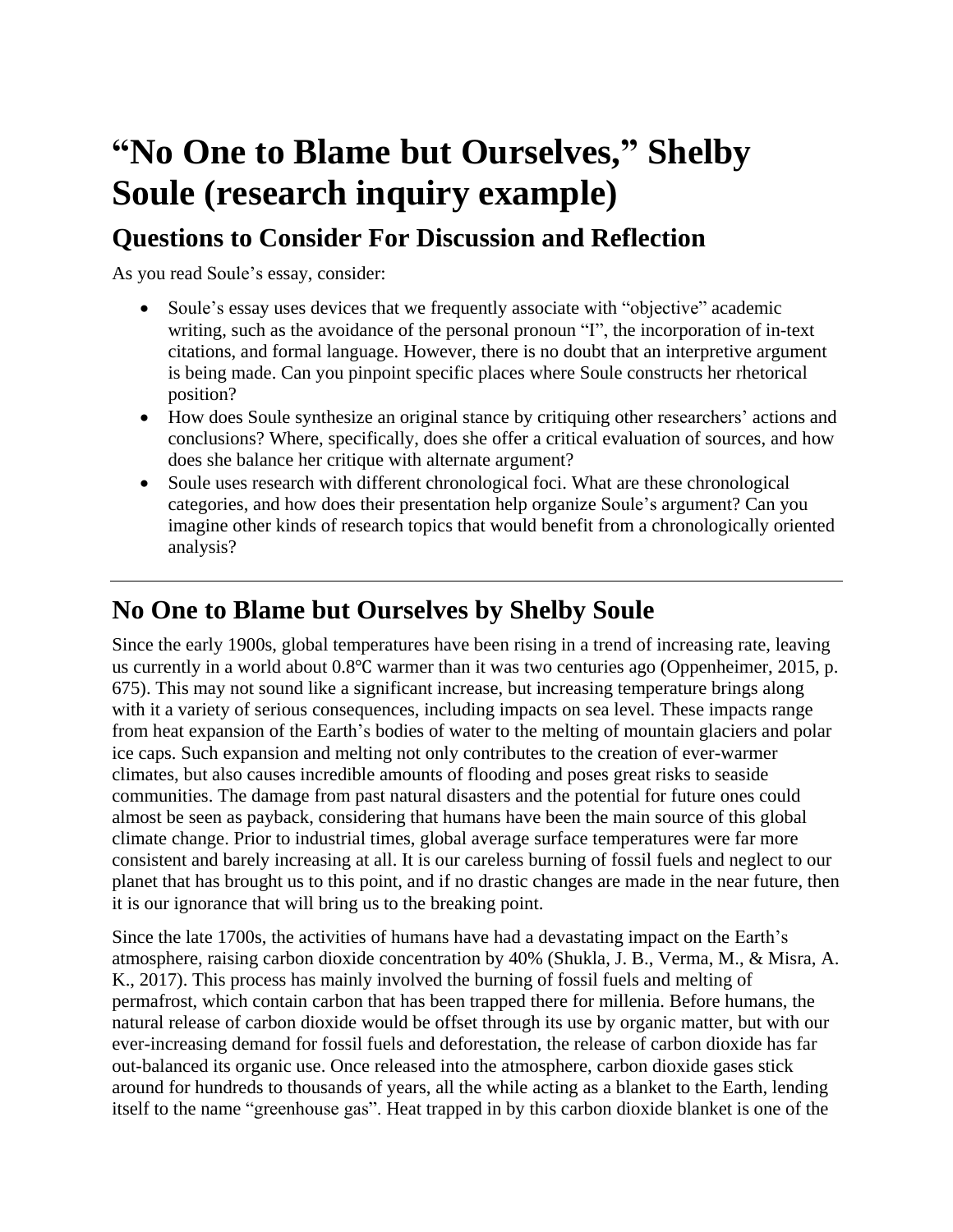greatest contributors to global climate change and will continue to be for at least another century even if we do reduce these emissions.

Humans tend to be ignorant creatures that only consider the "here and now" side of problems, pushing off the long-term impacts until they become the new "here and now". Humans affiliated with large companies in particular tend to be more interested in doing whatever results in the greatest profit rather than what is best for the planet. A painfully perfect example of this selfishness is provided by Exxon, the world's largest oil company. Back in 1978, James F. Black, a senior scientist at Exxon, met with the company's executives to discuss his research on the greenhouse effect. Black explained that there was a general scientific consensus that the burning of fossil fuels was releasing carbon dioxide into the atmosphere and therefore influencing climate change.

Exxon took this information and after 4 years of funneling millions of dollars into further research, they determined that the problem was actually far more serious than Black had predicted. Another senior researcher, Ken Croasdale, performed even more research into the problem and reported in 1991 that the burning of fossil fuels was releasing greenhouse gases into the atmosphere and indeed causing global warming. His interpretation of this fact, however, was rather absurd. Instead of considering the negative impacts that this warming would have on the Earth and its inhabitants, Croasdale focused on the benefits that a warmer climate would have on Exxon's drilling operations, as exploration would be made easier and drilling in the Arctic could take place over a period of up to five months compared to two. Pleased to hear the good news, Exxon set off to improve their infrastructure.

As a result of these findings, Exxon and other major oil companies began laying plans to move into the Arctic, and started to build their new drilling platforms with higher decks, to compensate for the anticipated rises in sea level. (McKibben, 2018, p. 52)

Not only did Exxon misuse this valuable information, they knowingly chose to not share it with the public, and instead made it seem as though they were uncertain about their evidence of climate change. Somehow the situation managed to worsen as years passed and Exxon, along with other big oil companies, joined the Global Climate Coalition to have their say against the proposal of a new tax on fossil fuels. This was done in the form of a video, created in cooperation with the National Coal Association and the American Petroleum Institute, which promoted the idea that climate change would actually be beneficial because the added carbon dioxide in the atmosphere would somehow increase plant growth, thus ending world hunger.

Although this sounds absolutely ridiculous and is completely false, the video convinced enough people to gain significant support in their effort. Exxon's selfishness and misuse of information has cost humankind decades of time that could have been spent trying to repair the damage we have done. Their lies have gotten stuck in the heads of so many people that, "in 2017, polls found that almost ninety percent of Americans did not know that there was a scientific consensus on global warming" (McKibben, 2018, p. 53). Society has been told so many lies and exaggerations that it clearly needs to hear the truth and understand the consequences before our planet is damaged beyond repair.

The truth is that as temperatures continue to increase, we find that glaciers and polar ice caps are shrinking while the Earth's bodies of water are growing. As temperatures rise, substances have a tendency to increase in volume due to the process of thermal expansion. The expansion of the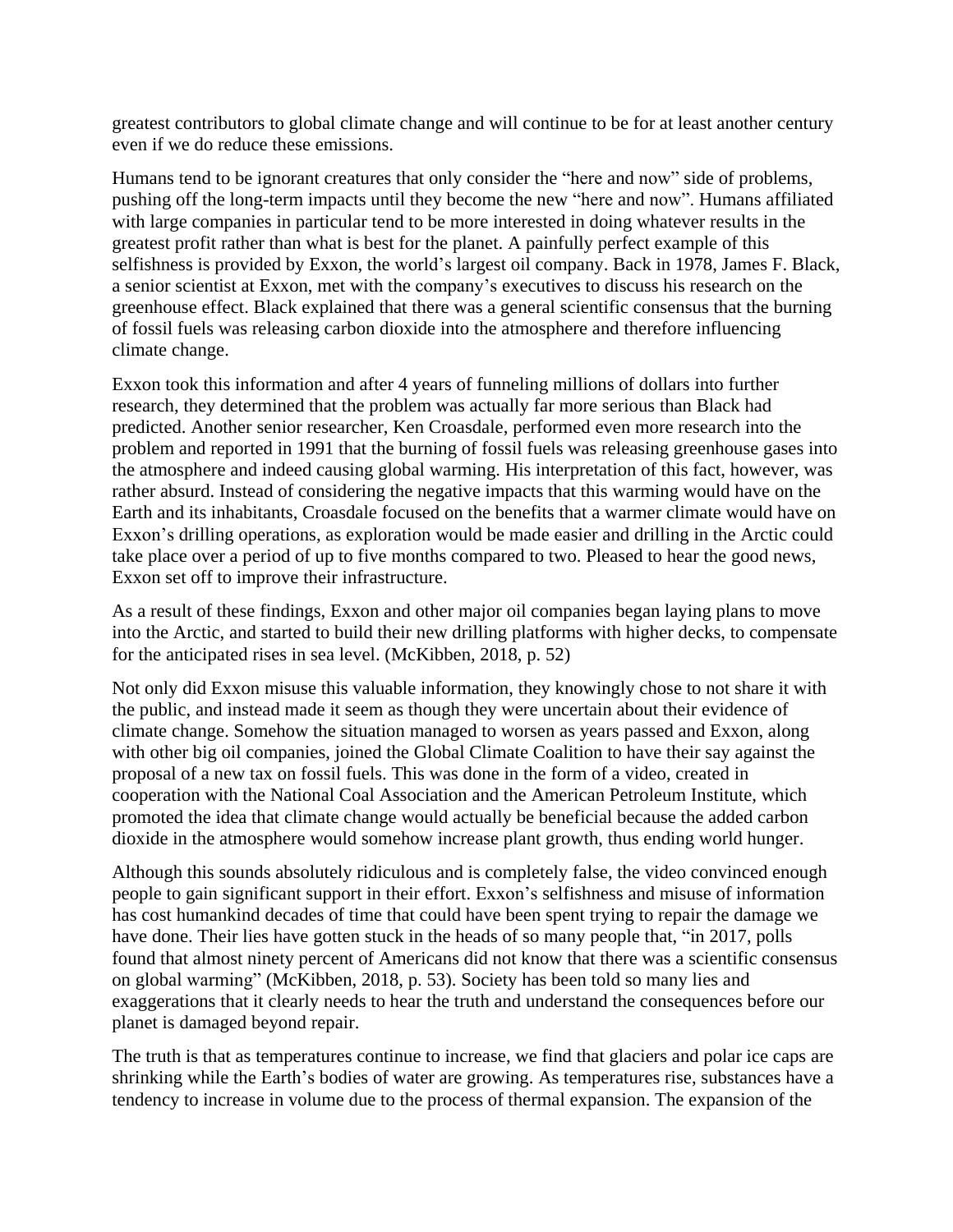Earth's bodies of water due to warming has contributed to about 40% of global sea level rise (Voosen, 2016). As this occurs, warm water is not only expanding and creating larger bodies of water, it is being transported further and to new locations. As warmer water reaches areas with glaciers and ice caps, melting rates increase and these frozen structures become unstable, making them more likely to break apart. Through the use of satellite imaging, researchers are able to precisely measure the size of glaciers and monitor their rate of melting, which shows a distinct correlation between rising global temperatures and melting of glaciers, as well as a direct correlation between melting and rising sea levels. If melting continues at its current rate, or increases as it is predicted to do alongside temperature increases, large ice structures have the potential to drastically raise sea level.

Antarctica and Greenland ice sheets are the two largest ice sheets containing nearly 99% of the freshwater ice on the Earth. It is estimated that if the Greenland ice sheet melts completely, sea level may rise about 6 m, while the melting of Antarctic ice sheet may cause a sea level rise of about 60 m. It is estimated that Antarctica ice sheet alone can contribute more than a meter of sea level rise by the year 2100 and more than 15 m by the year 2500. (Shukla, et al., 2017)

Core samples of glaciers worldwide are like a window into the history of their climates. Variations in the formed ice layers within a sample hold incredible amounts of information upon analysis, as glaciers and ice sheets are excellent at preserving atmospheric data. Studies of these core samples allow researchers to determine a climate history based upon stored isotopes within the H2O, extra trapped gases, dust and other atmospheric particles, and much more. Furthermore, analysis of these samples reveals the chemical composition of the atmosphere at the time of freezing. Although it is true that climate change has taken place in the past to some extent, data from core samples "show us that the levels of these so-called 'greenhouse' gases have never been higher over the last 800,000 years than they are today" (Thompson, 2010, p. 136). This spike in greenhouse gases in the modern atmosphere clearly shows that the current climate change was largely created by human activity, and as society refuses to believe these facts after decades of lies, human activity will continue to worsen the situation to the point of no return.

In December of 2015, members of the United Nations Framework Convention on Climate Change (UNFCCC) met in Paris to set a plan, known as the Paris Agreement, for reducing carbon dioxide emissions in the following decades. At this convention, the UNFCCC proposed limiting future emissions in such a way that the global rise in temperatures would not exceed 2℃, with a goal of 1.5℃. Participating countries wrote nationally determined contributions (NDCs) to state how they would be helping to limit emissions by the year 2030. Unfortunately for many of the less-developed countries, these contributions rely upon foreign investment, which is already lacking, and unfortunately for the planet, the goals set forth by participating countries are just that: mere goals. There is no part of the Paris Agreement that is contractually binding. It is no more than a suggestion that we should reduce emissions in an attempt to limit temperature increase, and as such, it has not been taken seriously.

The Paris Agreement commits to keeping warming below 2C. It's a target that is beyond reckless. When it was unveiled in Copenhagen in 2009, the African delegates called it ''a death sentence''. The slogan of several low-lying island nations is "1.5 to stay alive". At the last minute, a clause was added to the Paris Agreement that says countries will pursue 'efforts to limit the temperature increase to 1.5℃. Not only is this non-binding but it is a lie: we are making no such efforts. (Campbell, 2016, p. 884)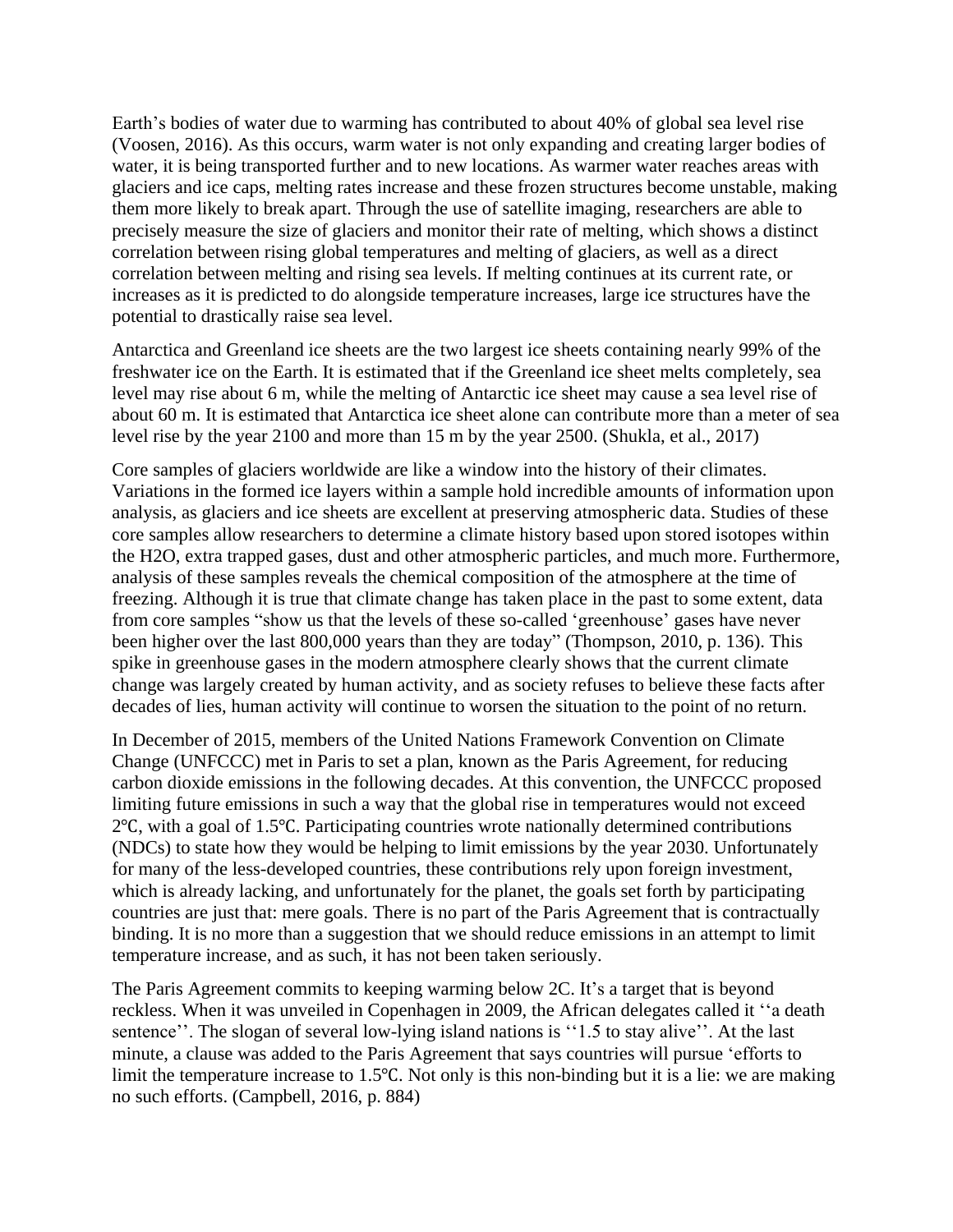Even if society is somehow able to manage climate change enough to limit temperature increases to 1.5℃, we will still be facing devastating consequences. Sea levels are currently rising as a result, and will continue to do so for decades even if the temperature increase stabilizes at the 1.5℃ point, due to the rate at which glaciers and ice caps melt. It is important to remember that this warming will take place globally on varying scales, not just around the poles, and warming by even 1.5℃ will drastically change the lives of marine organisms. Fish and other creatures that are able to adapt will relocate and potentially survive, leaving behind seagrass, kelp and other vital parts of marine ecosystems. In fact, Rachel Warren, from the Tyndall Centre for Climate Change Research in the UK stated that "'At 1.5°C, already a 70 to 90 per cent decline in existing coral reefs is projected'" (Lawton, 2019), threatening the lives of over a million species which are supported by these reefs. As a result of warming-related deaths and relocation, fishing industries and seaside villages alike will face shortages, as it is predicted that "catches of marine fish will decrease by 1.5 million tonnes a year under 1.5°C warming" (Lawton, 2019).

By 2100, up to 150 million people will be directly affected by sea level rise, through effects including flooding, erosion, contamination of drinking water, inundation of agriculture, decline of fisheries and loss of ecosystem services such as storm defenses from mangroves and other coastal ecosystems. (Lawton, 2019)

Projections of our potential future climate show that even if society agrees to gradually move away from the burning of fossil fuels in favor of green, renewable energy, we will still face increasing global temperatures throughout the 21st century. However, this increase is at a much more manageable rate and has the potential to turn into a steady climate. Life on Earth will still become more difficult, and society will struggle as it faces potential sea level rises of up to two feet worldwide (Oppenheimer, 2015, p. 676). This will be devastating for countries that are less wealthy and less able to prepare, but it is unavoidable and doesn't even begin to compare to the projection for a future without taking any action. That option may very well result in the extinction of humans, due to rapid increases in temperature, ranging anywhere from 3-7°C over the course of the 21st century (Oppenheimer, 2015, p. 676). In fact, "the current trajectory of greenhouse emissions threatens warming of 4°C by 2100. Commitments made in Paris will get us to 2.9°C at best" (Lawton, 2019). There is no doubt that this extreme change would cause both intense desertification and sea level rise, creating a climate that would be difficult to survive even for the wealthiest of countries.

Despite the fact that there is still time to make changes in our daily lives that could potentially reduce the amount of damage done by climate change, humans are far too preoccupied with consumerism and industry. First world countries which have the most access to resources and could therefore most significantly contribute to an effort in reducing carbon dioxide emissions are unfortunately the same countries which couldn't seem to care less. Even more disappointing is the fact that these countries are the greatest contributors of emissions rather than aid.

The United States, for example, produces about 25% of the world's carbon dioxide emissions with only about 4% of the world's population (Baer, 2008, p. 60). Meanwhile, people in third world countries face the most devastating effects of climate change, with rampant spread of disease, unbearable heat and periods of drought which make hunger an increasingly difficult obstacle to overcome. Considering the scale of cooperation required in order to combat climate change, with an already minimal amount of aid being given to third world countries, chances of